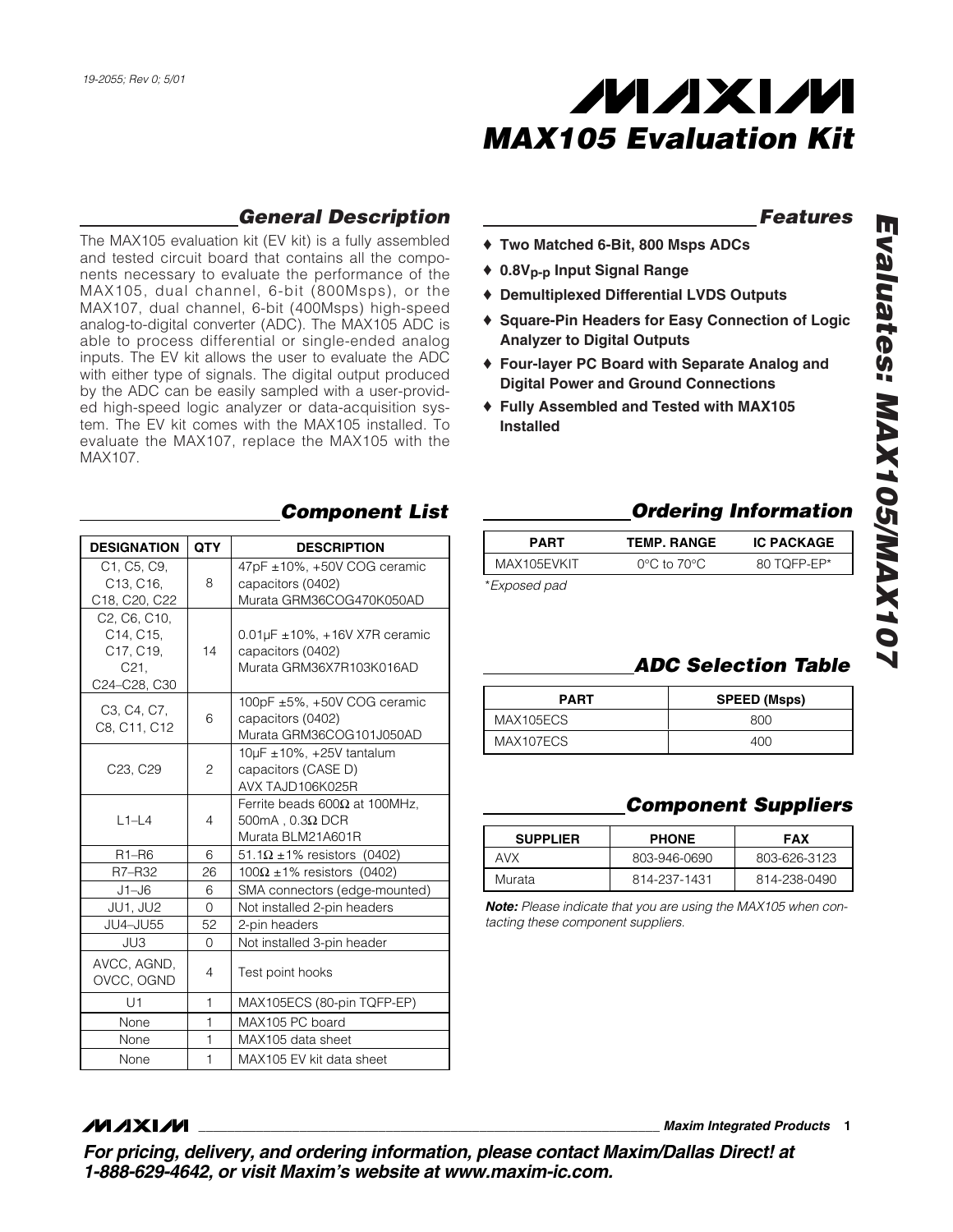### *Quick Start*

#### *Test Equipment Required*

- DC power supplies: Digital +3.3V, 510mA Analog +5.0V, 350mA
- Generator with low phase-noise for clock input (e.g., HP8662A, HP8663A, or equivalent)
- Two signal generators for analog signal inputs (e.g., HP8662A, HP8663A, or equivalent)
- Logic analyzer or data-acquisition system (e.g., HP16500C series, HP16517A 1.25Gbps state module for single-ended evaluation.
- User-selected analog bandpass filters (e.g., TTE Elliptical Bandpass Filter, or equivalent)
- Digital Voltmeter
- Baluns (e.g., MA/COM H-9-SMA)
- 50 $\Omega$  terminators with SMA connectors

The MAX105 EV kit is a fully assembled and tested surface-mount board. Follow the steps below for board operation. **Do not turn on power supplies or enable function generators until all connections are completed.**

- 1) Connect a signal generator with low phase-jitter to the clock inputs CLK- and CLK+ through a balun (Figure 1). For a single-ended clock input (Figure 2), connect a 500mV (354mV<sub>RMS</sub>, +4dBm) amplitude from the signal generator to the CLK+ input and terminate the unused CLK- input with a 50 $\Omega$ termination resistor to AGND.
- 2) For differential operation, connect a  $\pm 380$ mV 270mVRMS (approximately -0.5dB FS) sine-wave test signal to connector A of the balun. Terminate connector B of the balun with a  $50Ω$  terminator. Attach connector C of the balun to the analog input VINI+ (VINQ+). Attach connector D of the balun to the analog input VINI- (Figure 1). For single-ended operation, apply the test signal to either VINI+ (VINQ+) or VINI- (VINQ-) and terminate the unused input with a 50 $\Omega$  resistor to AGND (Figure 2). For best results, use a narrow bandpass filter designed for the frequency of interest to reduce the harmonic distortion of the signal generator.
- 3) Phase-lock both the VINI and/or VINQ signal generators with the clock generator.
- 4) Connect a logic analyzer, such as the HP16500 with the HP16517 plug-in module to monitor the I or Q channel of the MAX105. Note that the podlets are single-ended to ground and you may need to

remove the 100 $\Omega$  termination resistors R7-R32 to increase the logic signal swing. Reflections are absorbed by the back-terminated LVDS drivers.

**Note:** Two state modules are required to monitor both I and Q channel simultaneously.

- 5) Connect the logic analyzer clock to the DREADY+ output on the EV kit and set the logic analyzer to trigger on the falling edge of the DREADY+ signal.
- 6) Connect a +5V power supply to the pad marked AVCC. Connect the supply's ground to the pad marked AGND.

**Note:** MAX105 has separate AV<sub>CC</sub>I and AV<sub>CC</sub>Q supply pins.

7) Connect a +3.3V power supply to the pad marked OV<sub>CC</sub>. Connect the supply's ground to the pad marked OGND. Tie AGND and OGND together at the power supplies.

**Note:** MAX105 has separate OVCCl and OVCCQ supply pins.

8) Turn on both power supplies, then the signal sources. Capture the digitized outputs from the MAX105 with the logic analyzer and transfer the digital record to a PC for data analysis.

### *Detailed Description*

The MAX105 EV kit evaluates the performance of the MAX105 dual channel, 6-bit ADC at a maximum clock frequency of 800MHz (400MHz for MAX107). The MAX105 ADC can process differential or single-ended analog and clock inputs. The user may apply baluns to generate differential signals from a single-ended analog signal to the EV kit.

The EV kit's PC board incorporates a four-layer board design to optimize the performance of the MAX105 in a 50Ω environment. Separate analog and digital ground planes minimize noise coupling between analog and digital signals. The EV kit requires a +5.0V power supply applied to the analog power plane, and a +3.3V power supply applied to the digital power plane. Access to the outputs is provided through the two-pin headers (Table 1) all around the edge of the board. A silkscreen on the PC board's top layer indicates reference designations.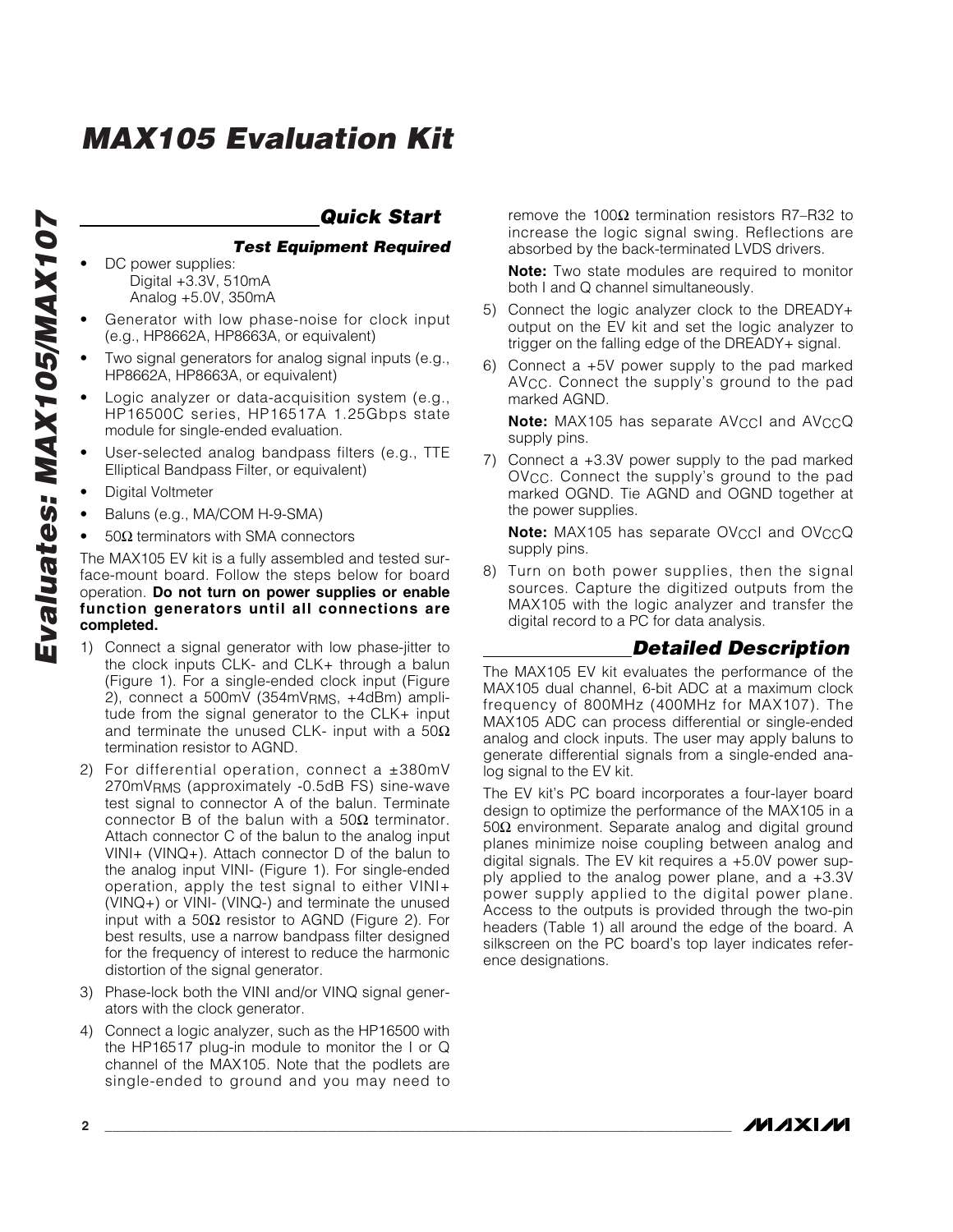### **Table 1. LVDS Outputs and Functional Description**

| <b>LVDS OUTPUT</b><br><b>SIGNALS</b> | <b>EV KIT HEADER</b><br><b>LOCATION</b> | <b>FUNCTIONAL DESCRIPTION</b>                                                            |
|--------------------------------------|-----------------------------------------|------------------------------------------------------------------------------------------|
| P5I+, P5I- (MSB)                     | JU52, JU53                              |                                                                                          |
| $P41 + . P41 -$                      | JU48. JU49                              |                                                                                          |
| $P3I+, P3I-$                         | JU44, JU45                              | Primary in-phase differential outputs from MSB to LSB. "+" indicates the true value,     |
| $P2I+, P2I-$                         | JU12, JU13                              | "-" denotes the complementary outputs                                                    |
| $P11+. P11-$                         | JU40, JU41                              |                                                                                          |
| $POI+, POI-(LSB)$                    | JU36, JU37                              |                                                                                          |
| A5I+, A5I- (MSB)                     | JU54, JU55                              |                                                                                          |
| $A4I+, A4I-$                         | JU50, JU51                              |                                                                                          |
| $A3I+$ , $A3I-$                      | JU46, JU47                              | Auxiliary in-phase differential outputs from MSB to LSB. "+" indicates the true          |
| $A2I+$ , $A2I-$                      | JU18, JU19                              | value, "-" denotes the complementary outputs                                             |
| $A1I+, A1I-$                         | JU42, JU43                              |                                                                                          |
| $AOH$ , $AOH$ (LSB)                  | JU38, JU39                              |                                                                                          |
| P5Q+, P5Q- (MSB)                     | JU6, JU7                                |                                                                                          |
| $P4Q+$ , $P4Q-$                      | JU10, JU11                              |                                                                                          |
| P3Q+, P3Q-                           | JU16, JU17                              | Primary quadrature differential outputs from MSB to LSB. "+" indicates the true          |
| P2Q+, P2Q-                           | JU22, JU23                              | value, "-" denotes the complementary outputs                                             |
| $P1Q+$ , $P1Q-$                      | JU27, JU26                              |                                                                                          |
| $POQ+$ , $POQ-$ (LSB)                | JU31, JU30                              |                                                                                          |
| A5Q+, A5Q- (MSB)                     | <b>JU4, JU5</b>                         |                                                                                          |
| A4Q+, A4Q-                           | JU8, JU9                                |                                                                                          |
| $A3Q+$ , $A3Q-$                      | JU14, JU15                              | Auxiliary quadrature differential outputs from MSB to LSB. "+" indicates the true        |
| A2Q+, A2Q-                           | <b>JU20, JU21</b>                       | value, "-" denotes the complementary outputs                                             |
| $A1Q+$ , $A1Q-$                      | JU25, JU24                              |                                                                                          |
| A0Q+, A0Q- (LSB)                     | JU29, JU28                              |                                                                                          |
| DOR+. DOR-                           | JU33, JU32                              | Out-of-range signal's true and complementary outputs                                     |
| DREADY+,<br>DREADY-                  | JU34, JU35                              | Data Ready LVDS output latch clock. Output data changes on the rising edge of<br>DREADY+ |

#### *Power Supplies*

The MAX105 EV kit requires separate analog and digital power supplies for best performance. A  $+3.3V \pm 10\%$ power supply is used to power the digital portion (OVCC) of the ADC. A separate  $+5.0V \pm 5%$  power supply is used to power the analog portion (AVCC) of the ADC. Ferrite beads are used to filter out high-frequency noise at the analog power supply. At 100MHz, the ferrite beads have an impedance of 600 $Ω$ .

#### *Clock*

The clock signals CLK± are AC-coupled from the SMA connectors J3 and J4. The DC-biasing level is internally set to the reference voltage. The MAX105's clock input resistance is 5kΩ. However, the EV kit's clock input resistance is set by an external resistor to 50 $\Omega$ . An ACcoupled, differential sine-wave signal may be applied to the CLK± SMA connectors (Figure 3). The signal must not exceed a magnitude of 1.4V<sub>RMS</sub>. The typical clock frequency should be 800MHz for MAX105

### MAXIM

(400MHz for MAX107).

#### *I/Q Input Signals*

The input signals are AC-coupled. The DC biasing level is internally set to the reference voltage VREF. The MAX105's analog input resistance is  $2k\Omega$  per input. However, the EV kit's I/Q input resistance is set to  $50\Omega$ by an external resistor. For single-ended operation, apply a signal to one of the analog inputs and terminate the opposite complimentary input with a  $50\Omega$  resistor to ground.

**Note:** When a differential signal is applied to the ADC, the positive and negative input pins of the ADC each receive half of the input signal supplied to the balun. A common mode voltage of +2.5V is established within the part and blocked by the AC-coupling capacitors.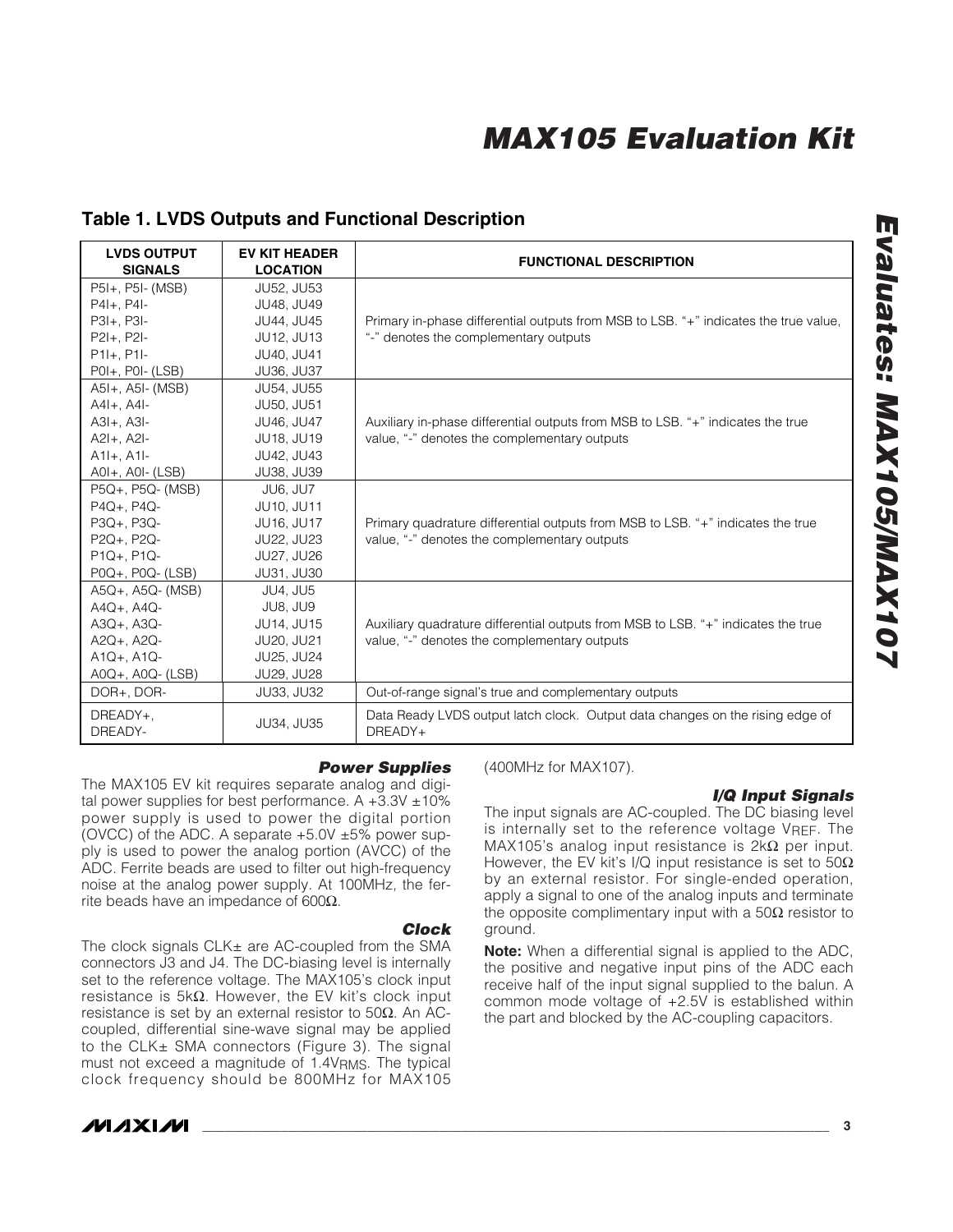*Reference* An on-chip reference is provided with a nominal +2.5V output. This voltage is then processed to drive the resistor ladder in the ADC core. A buffered reference voltage is also used as the DC-bias voltage for the analog input.

*Demultiplexing and LVDS Outputs*

Each ADC provides six differential outputs (two 's complement code) at 800MHz, which fan out to 12 differential outputs at 400MHz after the on-chip demultiplexer. To interface with lower supply CMOS DSP chips, all outputs provide LVDS-compatible voltage levels. The LVDS outputs will have approximately ±270mV swing differential with a common mode around 1.25V. The differential output impedance is roughly 100Ω. For details, refer to IEEE standard 1596.3.

**\*Note: To boost the output signal swing for singleended data capture with the HP16500C and HP16517A high-speed state module, all 100** Ω **termination resistors (R7–R32) should be removed.**

#### *Out-of-Range (DOR) Signal*

The out-of-range signal (DOR+, DOR-) flags high when either the I or Q input is below -FS or above +FS. The out-of-range signal has the same latency as the ADC output data or is demultiplexed the same way. For an 800MHz system DOR+ and DOR- are clocked at 400MHz.

#### *Data Ready (DREADY) Output*

In single-ended data capture mode the clock interface of the logic analyzer should be connected to the DREADY output at headers JU34 or JU35 on the EV kit. Since both the primary and auxiliary outputs change on the rising edge of DREADY, set the logic analyzer to trigger on the falling edge. DREADY and the data outputs are internally time aligned, which places the falling edge of DREADY in the approximate center of the valid data window, resulting in the maximum setup and hold time for the logic analyzer.

#### *Board Layout*

The MAX105 EV kit is a four-layer PC board design (Figure 4), optimized for high-speed signals. The board is constructed from low-loss GETek core material which has a relative dielectric constant of 3.9 ( $\varepsilon_{\mathsf{R}} = 3.9$ ). The GETek material used in the MAX105 EV kit board offers improved high frequency and thermal properties over standard FR4 board material. All high-speed signals are routed with differential microstrip transmission lines.

#### **Table 2. MAX105 EV kit Layers**

| <b>LAYER</b>              | <b>DESCRIPTION</b>                                                                                                                                             |
|---------------------------|----------------------------------------------------------------------------------------------------------------------------------------------------------------|
| Layer I, Top Layer        | Components, Headers, Connectors,<br>Test Pads, AV <sub>CC</sub> , OV <sub>CC</sub> , AGND,<br>OGND, Analog 50Ω microstrip lines.<br>100Ω Termination Resistors |
| Layer II, Ground<br>Plane | AGND, AGNDI, AGNDQ, AGNDR,<br>OGND, OGNDI, OGNDQ                                                                                                               |
| Layer III, Power<br>Plane | AVec. AVecl. AVecQ. AVecR. OVec.<br>OVccl, OVccQ                                                                                                               |
| Layer IV, Bottom<br>.aver | AGND, Components                                                                                                                                               |

#### *Special Layout Considerations*

Special effort was made in the board layout to separate the analog and digital portions of the circuit. 50 $\Omega$ microstrip transmission lines are used for analog and clock inputs, as well as for all digital LVDS outputs. The power plane is separated into strips to provide isolation between different sections of the circuit (e.g., AVCCI and AV<sub>CC</sub>Q or OV<sub>CC</sub>I and OV<sub>CC</sub>Q). All differential outputs are properly terminated with 100 $\Omega$  termination resistors between true and complementary digital outputs.

The PC board comes in a circular shape to ensure the best possible trace length matching for the 50 $\Omega$ microstrip lines. The electrical lengths of the 50 $\Omega$ microstrip lines are matched to within a few picoseconds to minimize layout-dependent delays. The propagation delay on the MAX105 EV kit board is about 130ps/inch.

The line width for a differential microstrip is 2.5mils with a ground plane height of 14mils which is a standard GETek core thickness. Table 2 shows PC board layers of the EV kit.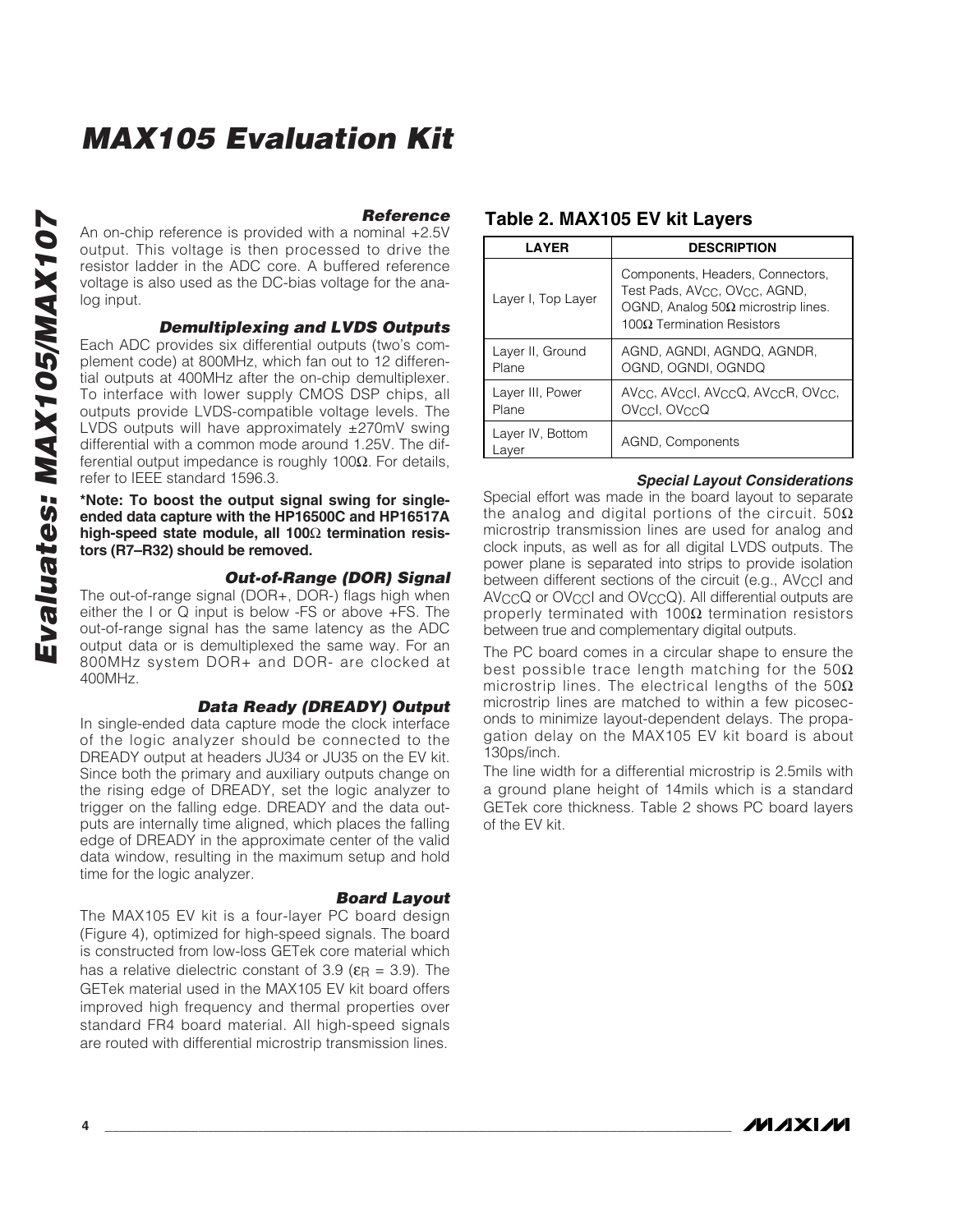

*Figure 1. Typical Evaluation Setup with Differential Analog Inputs, Differential Clock Drive, and Single-Ended Data Capture*



*Figure 2. Typical Evaluation Setup with Single-Ended Analog Inputs, Single-Ended Clock Drive, and Single-Ended Data Capture*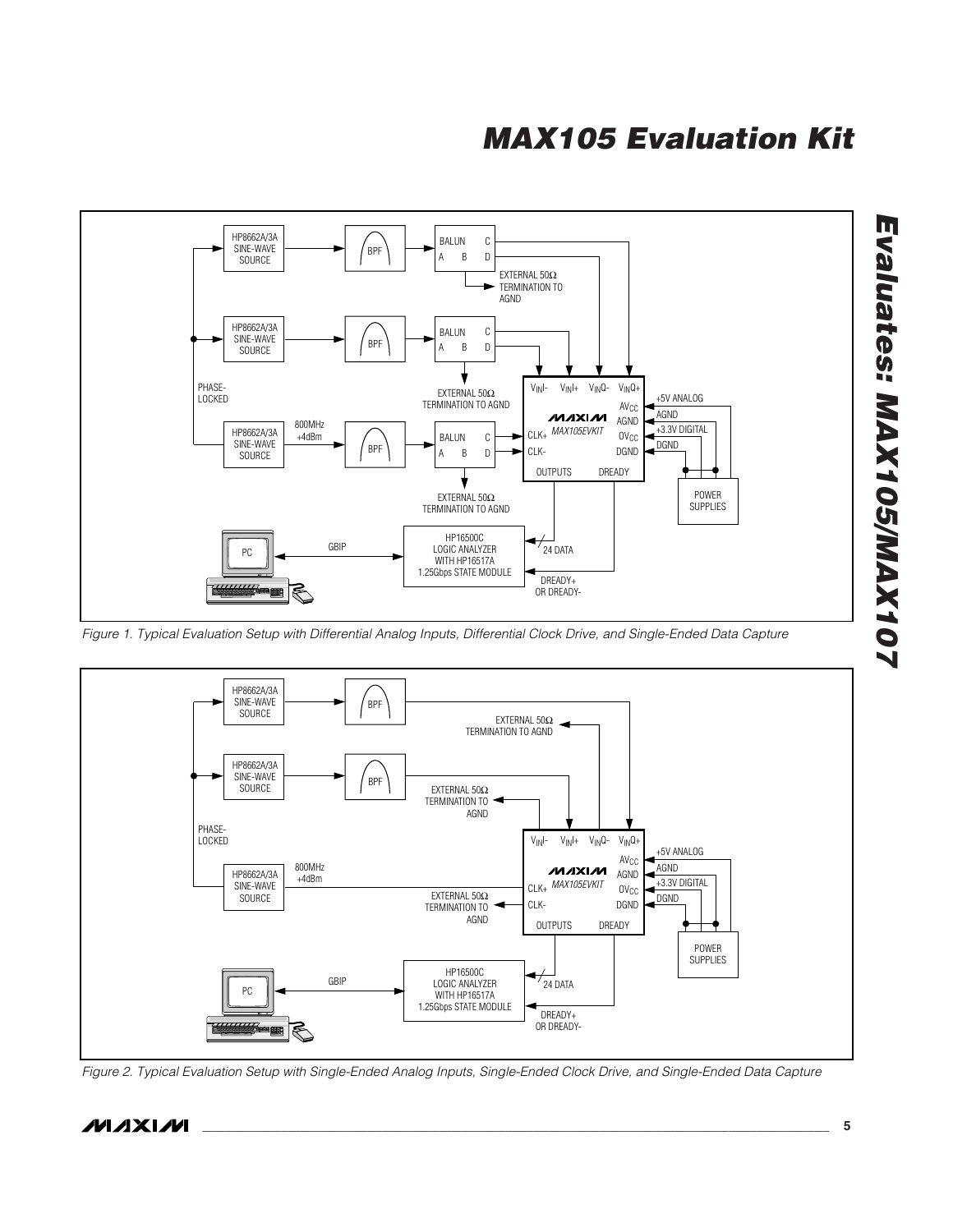



*Figure 3. AC-Coupled, Differential Clock Drive*



*Figure 4. PC Board Stacking*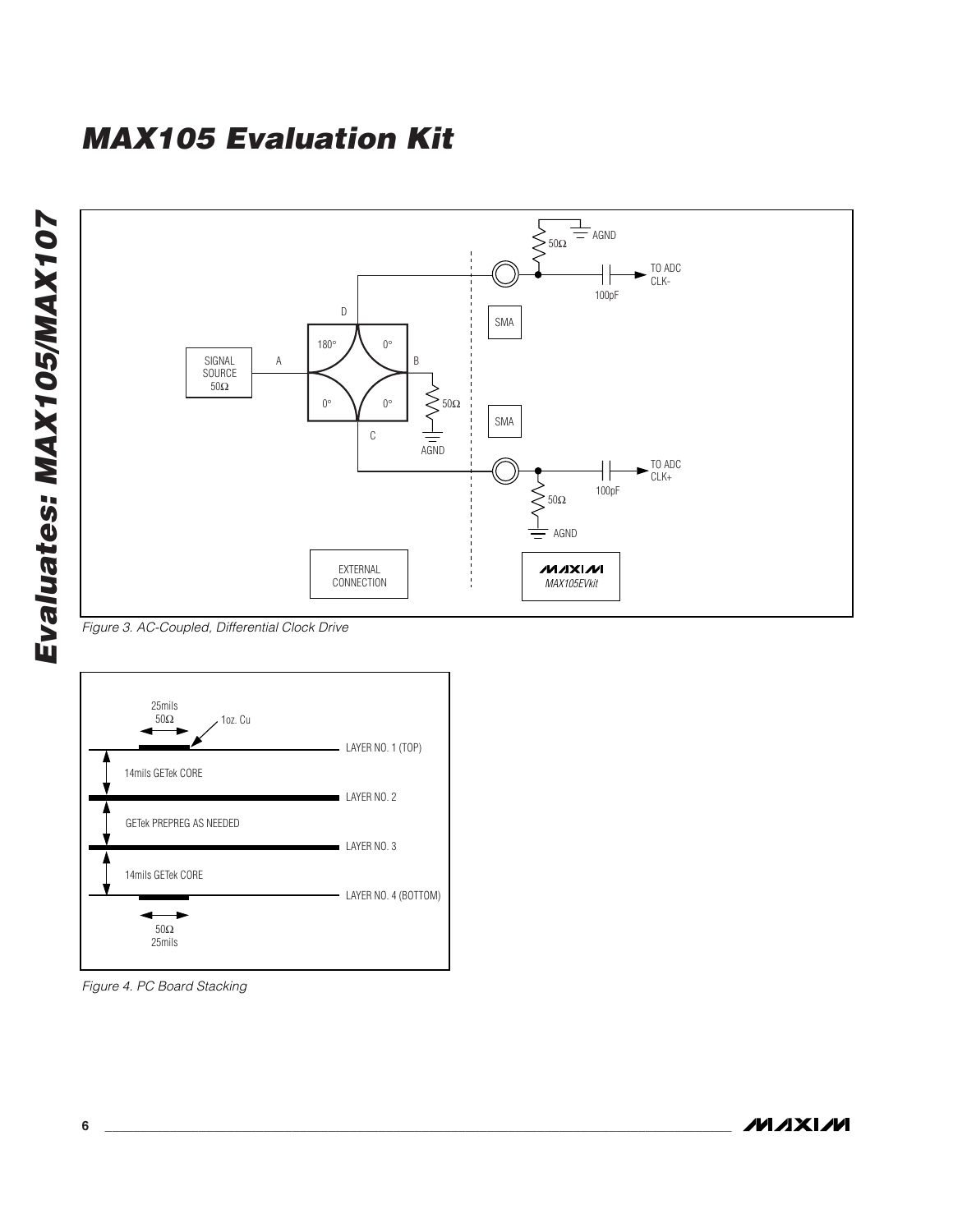



*Figure 5a. MAX105 EV Kit Schematic*



Evaluates: MAX105/MAX107 *Evaluates: MAX105/MAX107*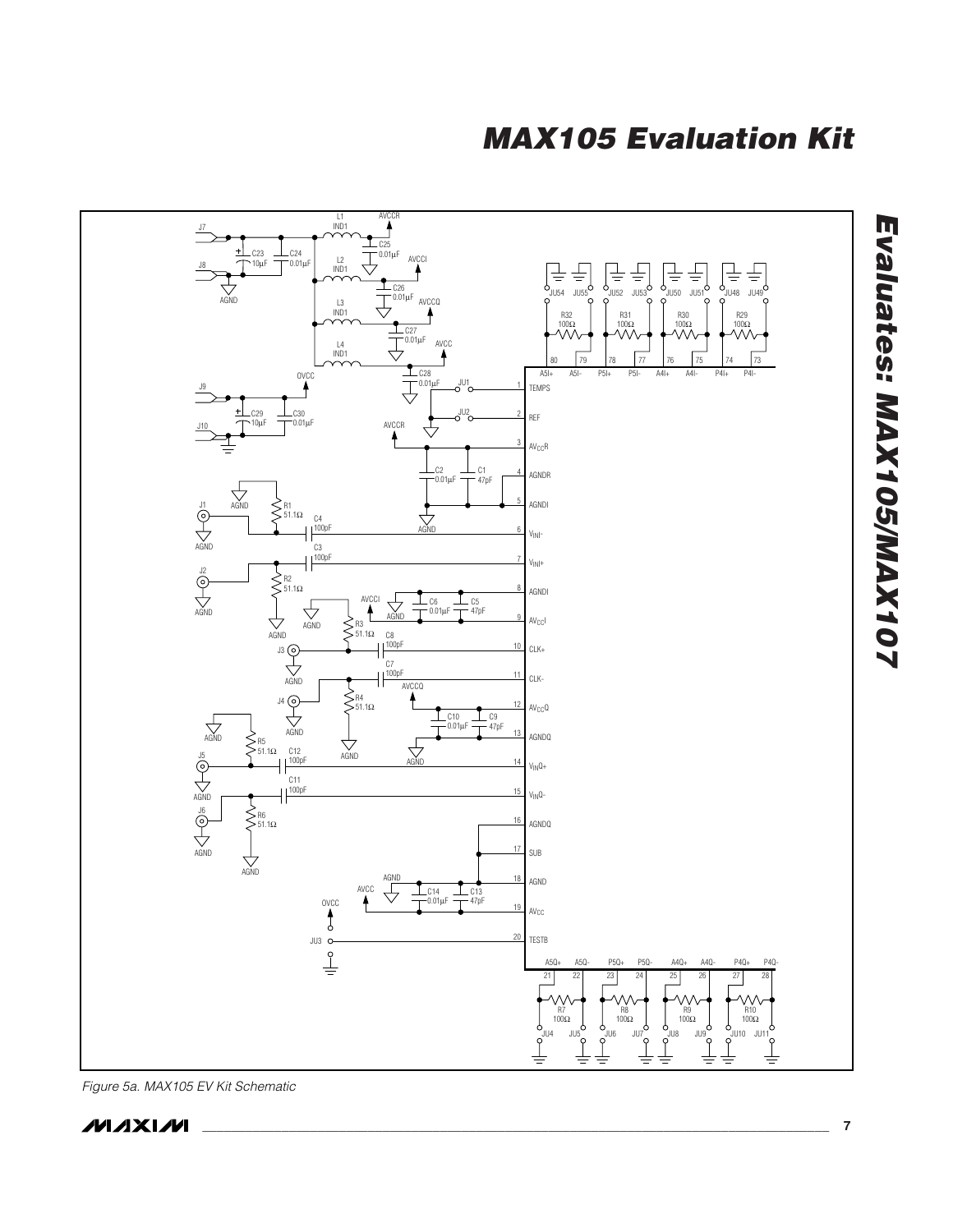

*Figure 5b. MAX105 EV Kit Schematic (continued)*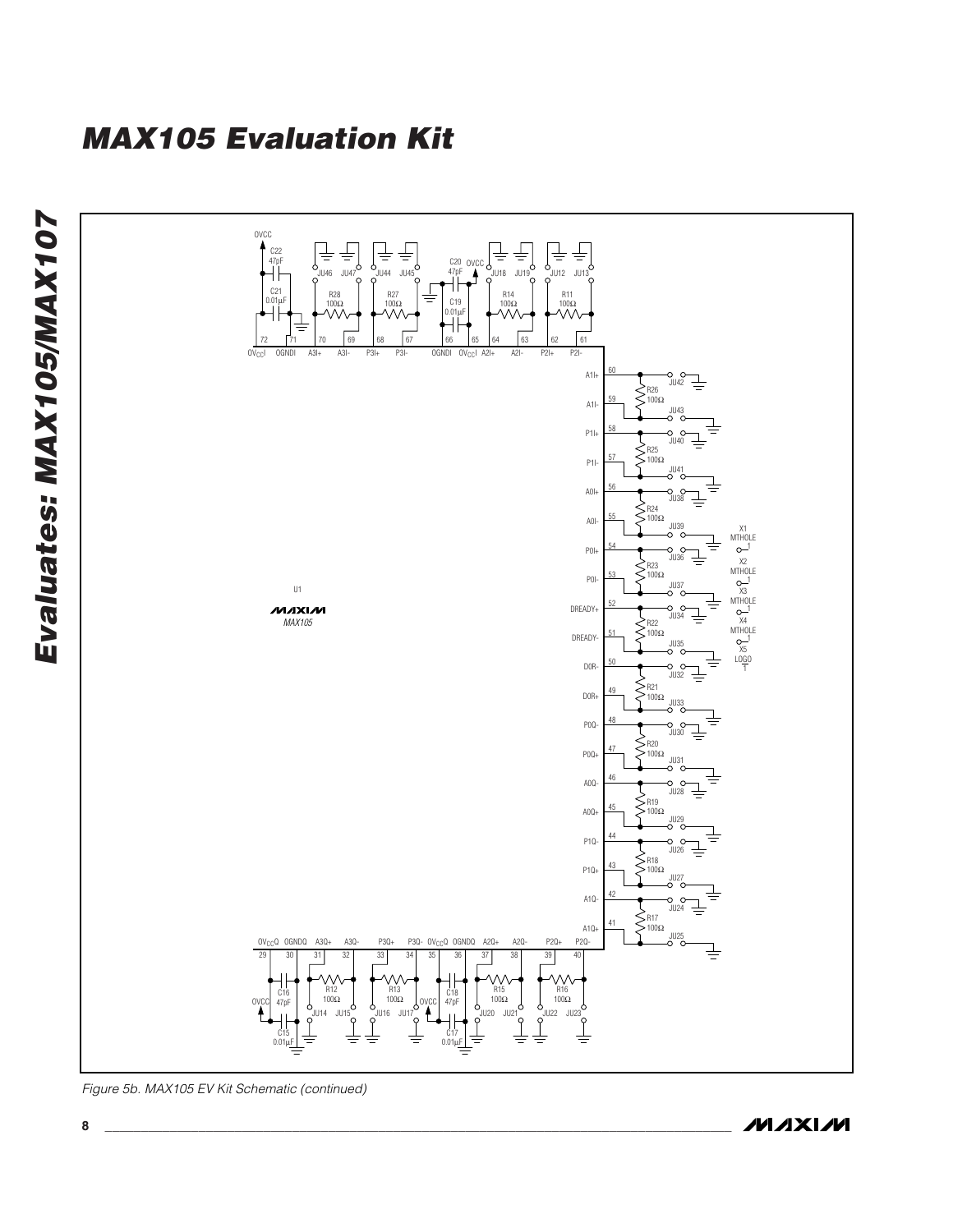

*Figure 6. MAX105 EV Kit Component Placement Guide— Component Side*



*Figure 8. MAX105 EV Kit PC Board Layout—Inner Layer, Ground Plane*



*Figure 7. MAX105 EV Kit PC Board Layout—Component Side*



*Figure 9. MAX105 EV Kit PC Board Layout—Inner Layer, Power Plane*